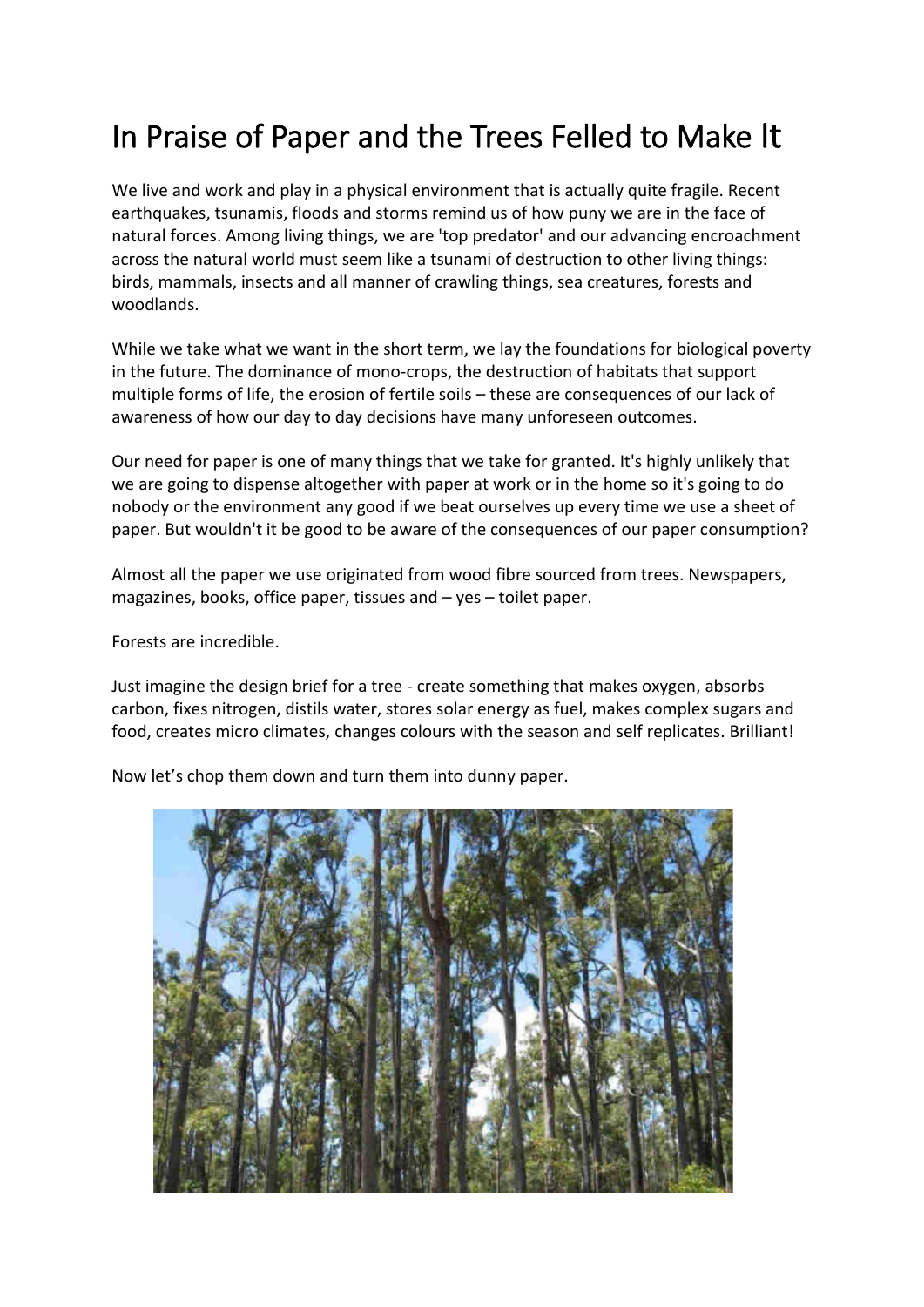The voracious demand for paper world-wide requires whole forests to be razed, chipped and shipped to the paper mills. We loose the forest. We loose habitat for animals and plants for centuries. If it's virgin timber from rain forests being harvested, then the loss of habitat is particularly serious.

Animals threatened by deforestation in Australia include: Long-footed potoroo, Leadbeater's possum, Tiger quoll, Yellow-bellied glider, Glossy black-cockatoo, Sooty owl, Regent honeyeater, and the Spotted tree frog. Rain forests sustain a bio-diversity that is highly complex and species rich. Its loss means loss of species we haven't even yet identified, let alone many already threatened species.

If, as is usual with forests, the area is clear felled, then the fertile top soil is easily eroded. The whole area may never return to the way it was.

But what about paper coming from sustainable forests, where trees are grown, felled and replanted? That's clearly a step in the right direction. However, planting an area with a single species does not restore the bio-diversity lost with the clearing of the area in the first place. Mono-culture does not sustain bio-diversity.

Which brings us to recycling. We recycle all our paper in the office and in the home. Doesn't that neutralise our impact? It helps, of course, but it all started with virgin fibre from forest trees in the first place. Even if the only paper we use in the office or at home is 100% recycled, the original source will have been virgin fibre. Recycled fibre gradually degrades and will need supplementing with virgin fibre – and that means, more trees! Some estimates suggest that nearly 50% virgin fibre is needed to keep the cycle going. So yes, recycling our paper after use and using only recycled paper helps, but it still doesn't solve the problem of the world's – and Australia's – disappearing rain forests.[2]



What if – from time to time – we paused and remembered that the paper we are about to use originated at some stage from trees. Stop and reflect. Imagine trees or a forest. Beautiful, living, growing trees. Would it be too much to stop for a moment and acknowledge the contribution made by trees?

I remember reading many years ago that, among the first peoples of North America, a ritual of thanksgiving and grief was performed by the whole group every time a tree was felled for